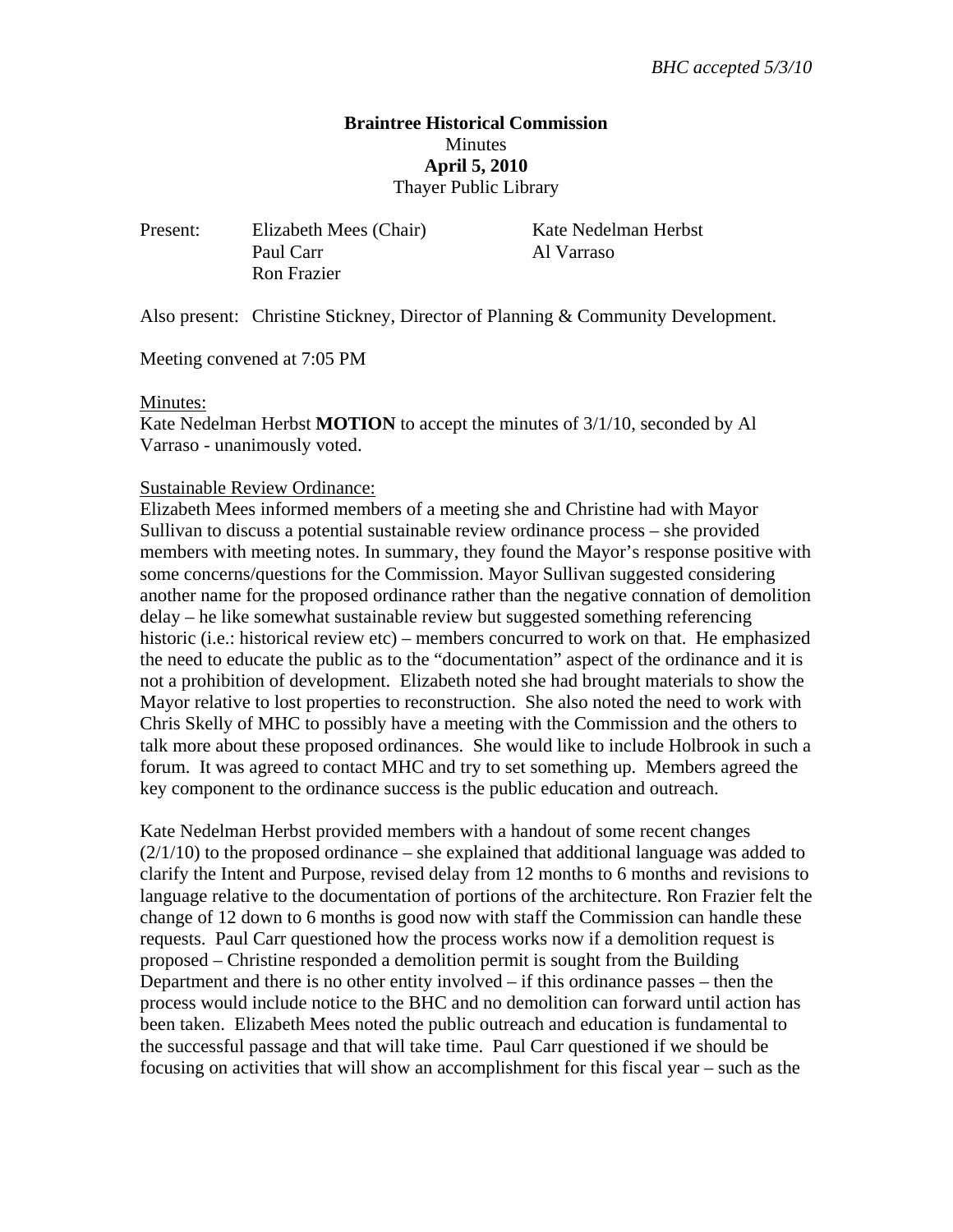Page 2 BHC Minutes 4/5/10

Old Thayer Library. Elizabeth Mees felt that this can still move forward but may be more into another year fiscal year before passage.

## Old Thayer Library Update:

Elizabeth Mees reported that seven firms responded to the RFQ/RFP with proposals. A designer selection committee appointed by the Mayor has been working through the proposals and of the seven; the committee has invited three to come on 4/12 for an interview. Paul Carr questioned the composition of the committee – Christine responded that E. Mees, A. Varraso, L.Raiss, R. Forsberg and C. Stickney were chosen by the Mayor to review and recommend. E. Mees noted that the proposals are very good making a decision difficult and that in the interim MHC announced the MPPF grant came out and is due 4/9/10. Christine noted that the Old Thayer Library is not ready for submission this round but that the Mayor had instructed her to apply for the remaining portion of the mall design. Paul Carr expressed some reservation about this in that he felt no decisions as to which alternative design is being approved. He also questioned if funded was the Town tied to accomplish the project as designed with no ability to modify? Ron Frazier noted that anything proposed with the Mall will require approval of the BHC given its location within the Local Historic District. Christine noted this merely seeking funding at this point in time, all necessary permits would be obtained – she questioned if the jurisdiction of BHC relative to the district was for structures only – Ron Frazier expressed his opinion anything that goes on in the district is subject to approval of the BHC. This matter will be researched further. Paul Carr again expressed concerns given the issues with Thayer Academy across the street, traffic circulation around Old Thayer Library and what would be on the green area of the mall relative to dedications. After much discussion, the members agreed with submitting an application for MPPF funding for Mall and see if it would be an eligible project.

### Elm Street Cemetery:

Christine Stickney reported the contracts have been signed with Barbara Donahue and returned to her – work is expected to commence next week. Al Varraso questioned if the additional CPA funds have been approved. Christine responded the CPA committee will be meeting on 4/12/10 – they will begin reviewing the second round of applications. Christine also noted that the BHC in addition to this article may need to meet with the CPA regarding the second article for inventory funds. Ron Frazier questioned the CPA funds originally approved for the inventory – Christine reported that when the new members of the CPA came on board all funds that hadn't been used or had funds remaining were reviewed and a the direction of the Mayor recommended for return to their original CPA accounts except for the Elm Street Cemetery. The CPA recommended they be returned to their respective accounts to the Town Council. Ron Frazier expressed his opinion that these Inventory forms are critical to many of the historic resources in Town for documentation and efforts to pass the ordinance previously discussed.